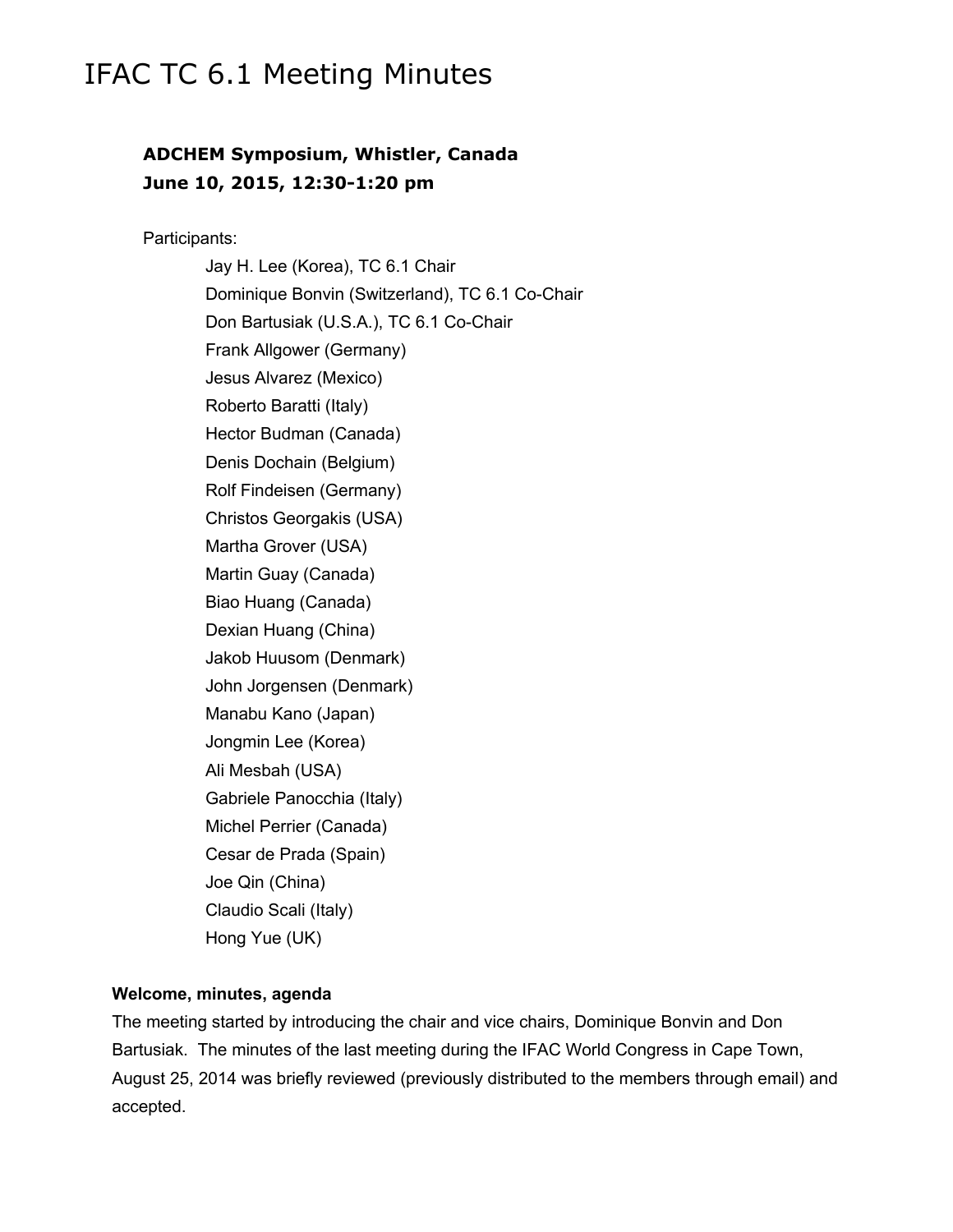# **Review of 2015 IFAC ADCHEM program**

NOC Chair, Biao Huang, and IPC Chair, Rolf Findeisen briefly reviewed the ADCHEM meeting. The detailed statistics had been presented in the previous night's banquet so were not repeated. NOC Chair mentioned the higher-than-expected food expense (exceeding CAD 65K) but it was compensated by sponsorships. IPC Chair warned about the problem of plagiarism including self-plagiarism. Three cases were noted and reported to IFAC. TC Chair asked IPC chairs of the future meetings to look out for potential violations and also include warnings in their CFP announcements.

#### **Upcoming and Future Meetings**

# DYCOPS+CAB 2016 (Trondheim, Norway)

There was a brief report from the IPC Chair, Hector Budman. The symposium will, for the first time, combine DYCOPS and CAB into a single three-day meeting (instead of being held as two separate symposia with one day overlap as in the past two meetings). The conference venue within the university has been arranged as well as two hotels. The NOC chair will be Sigurd Skogestad and he will be assisted by industrial co-chair Pal Kittilsen of Statoil and co-chair Lars Imsland. The IPC chair is Hector Budman and he will work with co-chair Ilse Smets and industrial co-chair Krister Forsman. Bjarne Foss will serve as Editor. They selected nine area chairs and invited IPC members and three plenary speakers. TC Chair asked whether the plan of having three parallel sessions would be sufficient to accommodate all the papers and IPC chair expressed flexibility in regard to this point. Early regular registration fee will be 500 EUR and student registration fee will be 350EUR. They mentioned the difficulty of attracting industrial sponsors due to the down cycle in gas and oil industries and said they would continue to work on it. They plan to organize invited sessions on special topics (off-shore/subsea systems, CO2 capture/utilization, energy, nano processing applications, industrial discussion). TC Chair suggested to organize a session on "industrial challenge or benchmark problems" and Industrial Co-Chair (Don Bartusiak) supported the idea. For details, see the presentation file attached.

# ADCHEM 2018 (Northeastern University, Shenyang, China)

ADCHEM in 2018 is scheduled to go back to Asia, according to the new rotation put in place (and agreed at the last meeting). Joe Qin presented a proposal to host the meeting in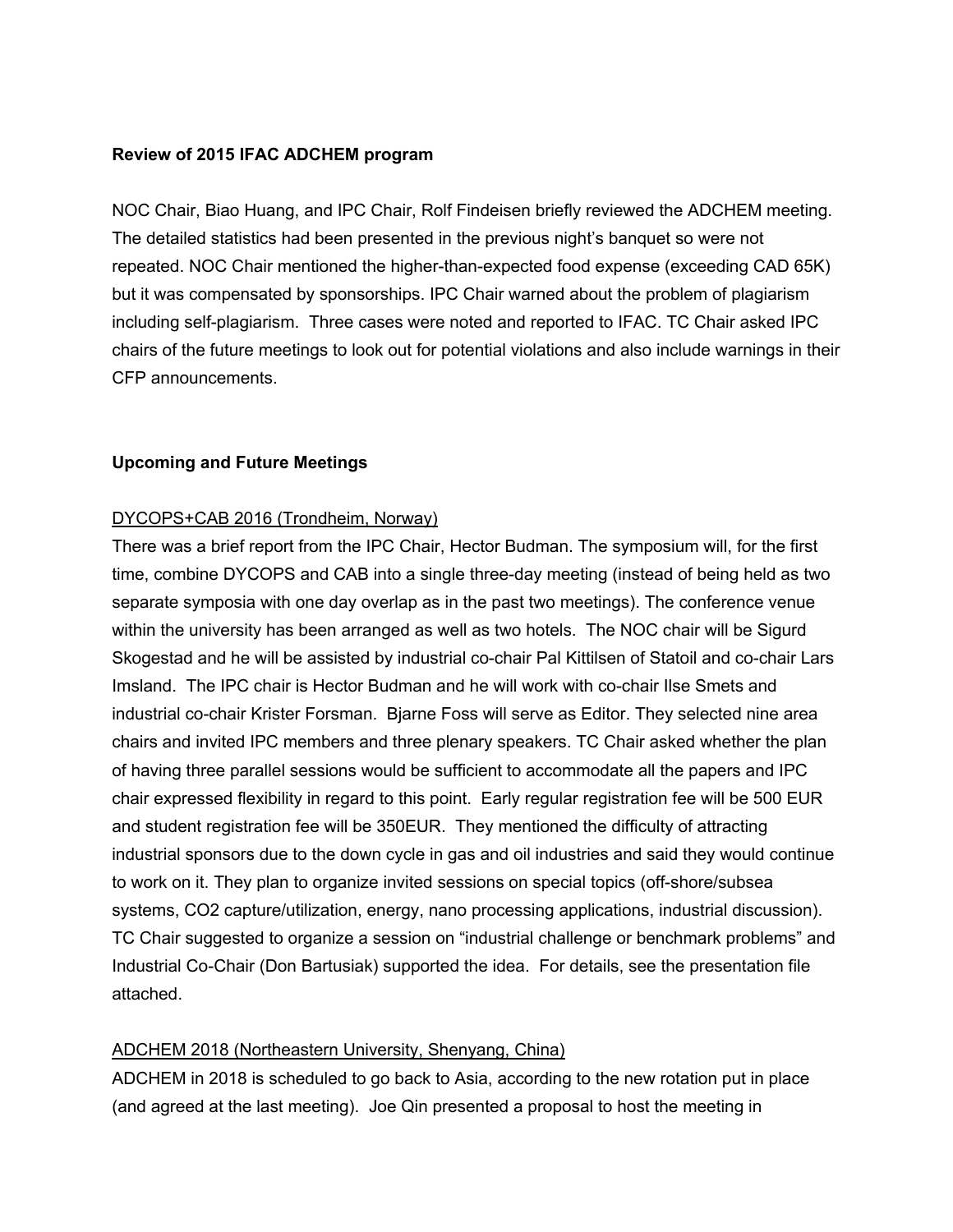Shenyang on behalf of the Chinese Process Control Committee. The strong points he argued for included the very large process control presence at Northeastern University (two State Key laboratories with 30+ faculty members working in process control related areas) and many research opportunities with industries and universities. July was mentioned as possible dates and TC chair noted that the PSE meeting being held in San Diego during July 1-5 that year (to avoid dates close to this period). The proposal was put on vote and was approved unanimously.

Prior to the vote, there were some confused discussions and questions on why the next ADCHEM meeting is going to Asia instead of Europe. Claudio Scali offered to host the meeting in Italy. Others mentioned that the bid should be open to other Europeans. TC Chair mentioned that this change in the rotation was decided (at 2012 TC meeting in Singapore) in order that ADCHEM and DYCOPS meetings, viewed together as well as individually, rotate among America, Europe, and Asia in sequence. Being out-of-sequence is just temporary as from here on, ADCHEM will rotate in the sequence of America (Canada, 2015), Asia (China, 2018), and Europe (TBD, 2021), and so on, and DYCOPS in the sequence of Asia (India, 2013), Europe (Norway, 2016) and America (TBD, 2019), and so on. Together, they will rotate in the sequence of Asia (India, 2013), America (Canada, 2015), Europe (Norway, 2016), Asia (China, 2018), America (TBD, 2019), Europe (TBD, 2021), so on……. **So whichever way you look, the meetings will be in right sequence.**

There were some questions on whether we should stick to this sequence of rotation in a strict sense. TC Chair said we would "try" to stay with the rotation but it is not necessarily strict. This is something to be decided in the future.

IFAC Workshop in Automatic Control of Offshore (Esbjerg, Denmark) John Jorgensen proposed to host the  $(3<sup>rd</sup>)$  IFAC workshop in Esberg, Denmark, in 2018, following the successful  $2^{nd}$  workshop held in Brazil recently (with  $\sim$ 120 attendees).